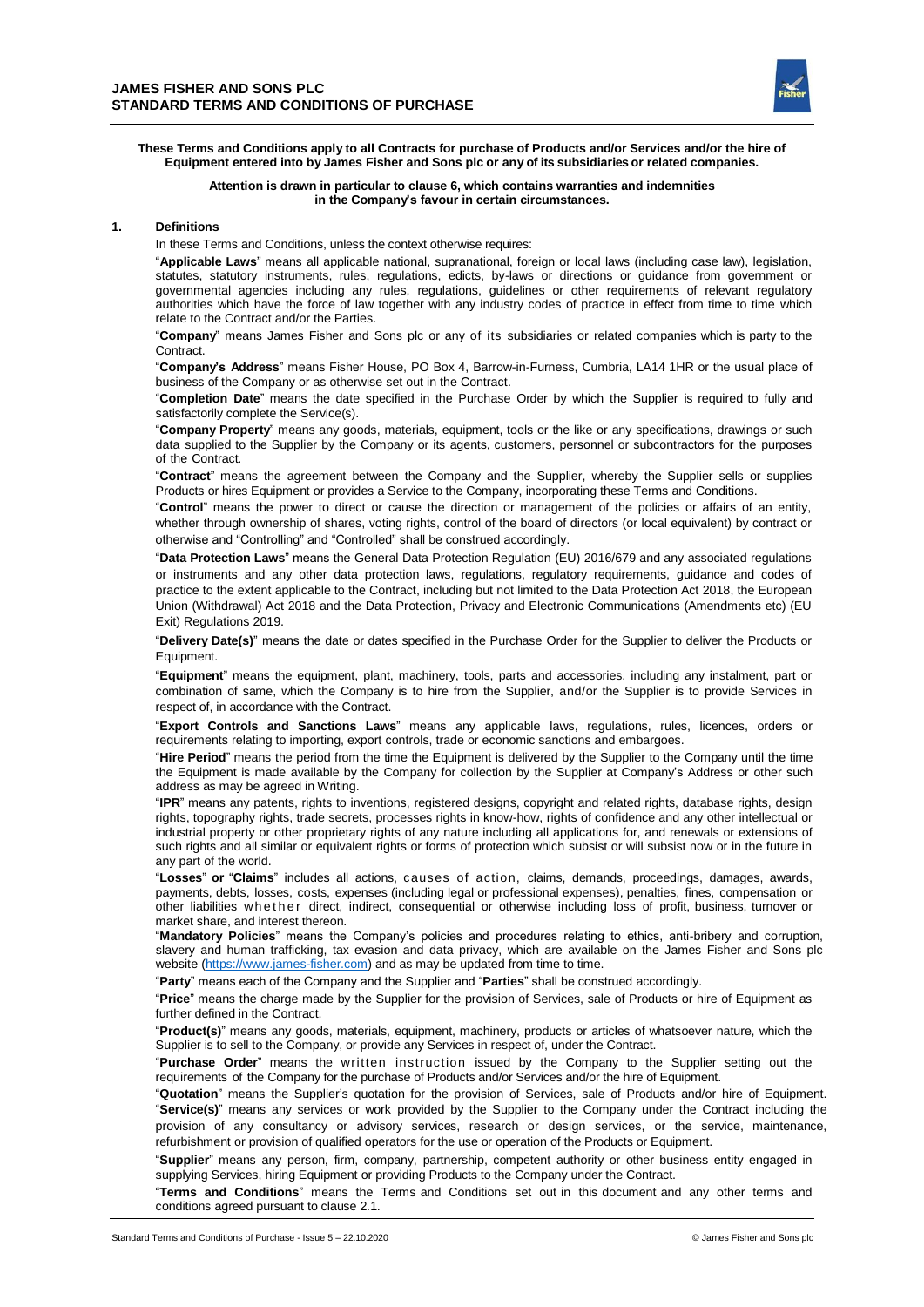

"**Writing**" means any form of written communication including electronic mail ("Email") where the parties have agreed either expressly or by a course of dealing to communicate by Email and have provided each other with correct Email addresses accordingly, save that any Email shall take effect only when received by the recipient.

"**Workforce**" means the Supplier and/or its personnel, employees, agency workers, agents, officers, directors, contractors, sub-contractors including any key personnel, or any other person at the behest of the Supplier.

### **2. Application**

- 2.1 All business conducted by the Supplier with the Company, including any Contracts, Purchase Orders, Quotations or pre- contractual negotiations, shall be subject to these Terms and Conditions to the exclusion of any and all other terms and conditions, including any standard or general terms and conditions of purchase, sale, hire or for services confirmed or referred to in any Quotation or acknowledgement from the Supplier, except where the Parties have identified or incorporated mutually agreed special conditions into a Purchase Order to modify, supplement or amend these Terms and Conditions ("Special Conditions"). Such Special Conditions shall apply equally with these Terms and Conditions but in the event of a conflict or any ambiguity between these Terms and Conditions and the Special Conditions, the Special Conditions shall prevail.
- 2.2 Any and all statements, warranties, representations, advice or recommendations made or given by the Company during negotiations prior to the conclusion of a Contract are not binding unless incorporated into the Contract in Writing and signed by both parties.
- 2.3 The headings in these Terms and Conditions are for convenience only and shall not affect their interpretation.
- 2.4 If any provision of these Terms and Conditions is held by any competent court, tribunal or authority to be invalid or unenforceable in whole or in part the validity of the remainder of the provision and all other remaining provisions of these Terms and Conditions shall not be affected thereby.
- 2.5 A Contract shall be formed when the Supplier accepts the Company's Purchase Order subject to these Terms and Conditions.
- 2.6 The Supplier will sell Products and/or hire Equipment and/or provide Services to the Company and the Company will pay the specified Price, in accordance with the Contract.

### **3. Performance of Contract**

- 3.1 Unless otherwise agreed in Writing or specified in the Purchase Order, the place of performance of the Contract, including any delivery of Products or Equipment or where any Services are to be provided, shall be the Company's Address. Unless otherwise agreed in Writing, it is the Supplier's obligation and risk to deliver any Products or Equipment the subject of the Contract to the Company's Address or any other address the Company may nominate.
- 3.2 Where the Supplier agrees to sell Products or hire Equipment to the Company, it is the essence of the Contract that the Supplier will deliver any Products or Equipment to the relevant address by the Delivery Date within normal office hours.
- 3.3 Where the Supplier agrees to provide a Service to the Company, it is the essence of the Contract that the Supplier will complete the Service by the Completion Date.
- 3.4 The Supplier must notify the Company immediately of any circumstances whatsoever which might cause noncompliance with the Completion Date and/or the Delivery Date(s).
- 3.5 The Supplier shall provide the Company in good time with any instructions or other information required to enable the Company to accept performance of the Services and/or delivery of the Products or Equipment.
- 3.6 Products or Equipment shall remain at the risk of the Supplier until acceptance by the Company. Where applicable, ownership of the Products shall pass to the Company on delivery, save that if Company makes any advance payment to the Supplier before delivery, title to Product shall pass to the Company in proportion to the advance payment made Where Company has made advance payment equal to or greater than 80% or more of the Price, title to the Product shall pass in full to Company and where advance payment is required before delivery, Supplier shall at request of the Company issue a vesting certificate in a form acceptable to Company or provide bank security in a form and from a provider acceptable to Company.
- 3.7 The Company shall not be obliged to accept quantities of Product, which vary from those specified in the Contract or accept delivery of Product in instalments unless expressly agreed in the Contract.
- 3.8 The Supplier shall not effect delivery earlier than the relevant Delivery Date without prior written consent from the Company.
- 3.9 Expedition. The Company reserves the right to request that the delivery of the Products, Equipment and/or Services is expedited. The Supplier shall use its best endeavours to accept any such request from the Company.
- 3.10 Suspension. The Company reserves the right to request that the delivery of the Products, Equipment and/or Services is suspended at any time. Supplier shall not be entitled to any additional costs relating to suspension, unless such suspension continues for a period greater than 6 months and any additional costs must be agreed in advance and in writing with the Company. For the avoidance of doubt, any suspension relating to force majeure (as defined in clause 15) shall not entitle the Supplier to any additional costs.
- 3.11 The Products and/or Equipment will be properly packed and secured in such a manner as to reach their destination undamaged and in good condition.
- 3.12 The Company shall not be deemed to have accepted any Product until it has had a reasonable time to inspect and test them following delivery (including but not limited to the Company's rights in clause 6.5). For the avoidance of doubt no inspection or testing by the Company whether before or after delivery of the Product nor the signing of any delivery note or other document acknowledging physical receipt of any Product shall be deemed to constitute or evidence acceptance or approval of the Product nor be deemed a waiver of the Company's rights either to cancel or return all or any part thereof where the Products are found to be defective or not in accordance with the Contract.
- 3.13 Where Company hires any Equipment, Company shall not be liable to pay any hire charges during any period of downtime of the Equipment and the Company shall have no liability for the Equipment outside the Hire Period. Where there is a total loss to the Equipment, the Hire Period will immediately end and there will be no ongoing liability to pay any hire charges.

#### **4. Price**

4.1 The Price for the provision of Services, purchase of Products or hire of Equipment shall be that agreed between the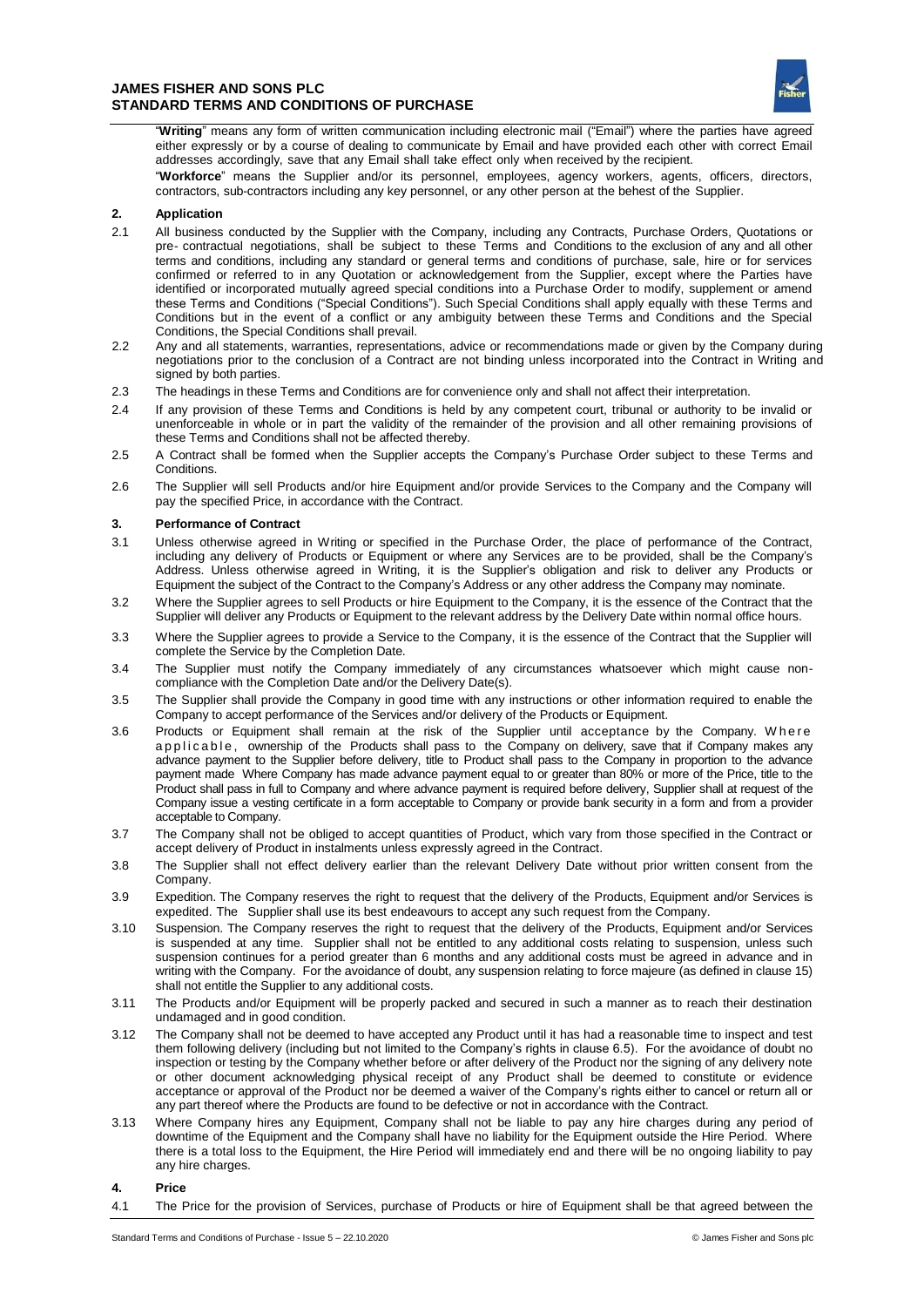

parties and confirmed in Writing by the Company or specified in the Purchase Order. All sums payable under the Contract are exclusive of VAT, which shall be added if appropriate at the rate prevailing at the relevant tax point but inclusive of any other applicable tax or duty payable upon such sums.

- 4.2 Unless otherwise specified, the Price for any Services, Products or Equipment provided by the Supplier shall be inclusive of any and aII costs, charges or taxes relating to storage, loading, carriage, unloading, delivery and insurance of any Products or Equipment or any licence fees, duties, local taxes or additional costs of such nature.
- 4.3 The Company shall not accept any variation of the Price or any additional charges from the Supplier unless agreed in Writing by the Company.

### **5. Invoicing and Payment**

- 5.1 The Supplier will issue to the Company an invoice or invoices for the Price of any Services, Products or Equipment at the intervals agreed in the Contract, or in the absence of such terms, following completion of the Contract.
- 5.2 Unless otherwise agreed, the Company will pay undisputed invoice(s) within sixty (60) days of receipt of the invoice.
- 5.3 The Company shall have the right to set-off in law or equity against any sums due to the Supplier any sums which in the Company's opinion is due from the Supplier to the Company. Any amounts paid by the Company in error or in excess of Supplier's entitlement shall be refunded to the Company immediately.

### **6. Warranties, Representations, Risk and Indemnities**

- 6.1 The Supplier represents, warrants and guarantees to the Company that the Products sold or Equipment supplied by the Supplier:
	- 6.1.1 are of the best available design;
	- 6.1.2 are of the best quality, material and workmanship;
	- 6.1.3 are fit for purpose and meet all standard industry requirements;
	- 6.1.4 are genuine product and not counterfeit (in whole or part);
	- 6.1.5 are without fault;
	- 6.1.6 conform in all respects with the Company's Purchase Order and any specification, drawing, requirement or other information provided to the Supplier; and
	- 6.1.7 comply with all Applicable Laws.
- 6.2 The Company's rights under these Terms and Conditions are in addition to the statutory terms implied in favour of the Company by the Sale of Goods Act 1979 and/or the Supply of Goods and Services Act 1982, and any subsequent amending or relevant legislation.
- 6.3 The Company is entitled to rely on any statement, warranty, representation, advice and/or recommendation made by the Supplier during negotiations and/or after the date of the Contract, and such statements, warranties, representations, advice and/or recommendations shall be deemed incorporated into the Contract.
- 6.4 Where the Supplier is providing a Service to the Company, the Supplier agrees to exercise utmost care and skill in doing so and in accordance with any applicable industry standards and that the Services will be performed by appropriately trained and qualified personnel.
- 6.5 Prior to delivery of any Products or Equipment by the Supplier, the Company shall have the right if it so wishes to inspect and test the Products or Equipment at all times, and if the results of such inspection or testing cause the Company to consider that the Products or Equipment do not, or are unlikely to, conform with the Purchase Order and/or any specification, drawing or information provided to the Supplier, the Company shall inform the Supplier and the Supplier shall immediately take such action as is necessary to ensure conformity.
- 6.6 Where the Supplier is not the manufacturer of the Products or Equipment, the Supplier will transfer to the Company the benefit of any warranty or guarantee given to the Supplier in respect of such Products or Equipment.
- 6.7 The Supplier shall indemnify the Company in full against all Losses incurred by the Company as a result of or in connection with:
	- 6.7.1 defective workmanship, quality or materials (including any counterfeit product);
	- 6.7.2 an infringement or alleged infringement of any intellectual property rights caused by the use, manufacture or supply of the Services, Products or Equipment;
	- 6.7.3 breach or negligent performance or failure or delay in performance of the Contract by the Supplier;
	- 6.7.4 defective Products or Equipment;
	- 6.7.5 the use or possession of the Equipment or the Products or the Equipment or Products failing to perform as expected, including any explosion or other malfunction of the Equipment or Products;
	- 6.7.6 any failure by the Supplier to comply with any term or terms of the Contract (including but not limited to any breach of clauses 10, 11 and/or 12); and
	- 6.7.7 any claim made against the Company by a third party which relates to any of the foregoing.
- 6.8 Without prejudice to any other right or remedy which the Company may have, if any fault or defect in any Products shall occur within twelve (12) months after the Products have been delivered, the Company shall notify the Supplier and the Supplier shall then (at the Company's option) either replace the Products or make good the Products at the expense of the Supplier and any Products so replaced or made good shall be guaranteed by the Supplier on the same terms for a further period of twelve (12) months. The Supplier shall be liable for all costs relating to the foregoing, including Company's costs relating to the removal and replacement of any defective or counterfeit Product and any additional testing or certification that may be required by Company to demonstrate compliance with the Contract requirements.
- 6.9 Where the Supplier's Workforce boards any vessel or craft or enters the environs of any other property or premises owned or leased or occupied by the Company, in connection with the Contract,
	- 6.9.1 the Supplier agrees to hold the Company, its employees, directors, crew, servants, agents and insurers (together the "Indemnified Parties") harmless, and to indemnify them:-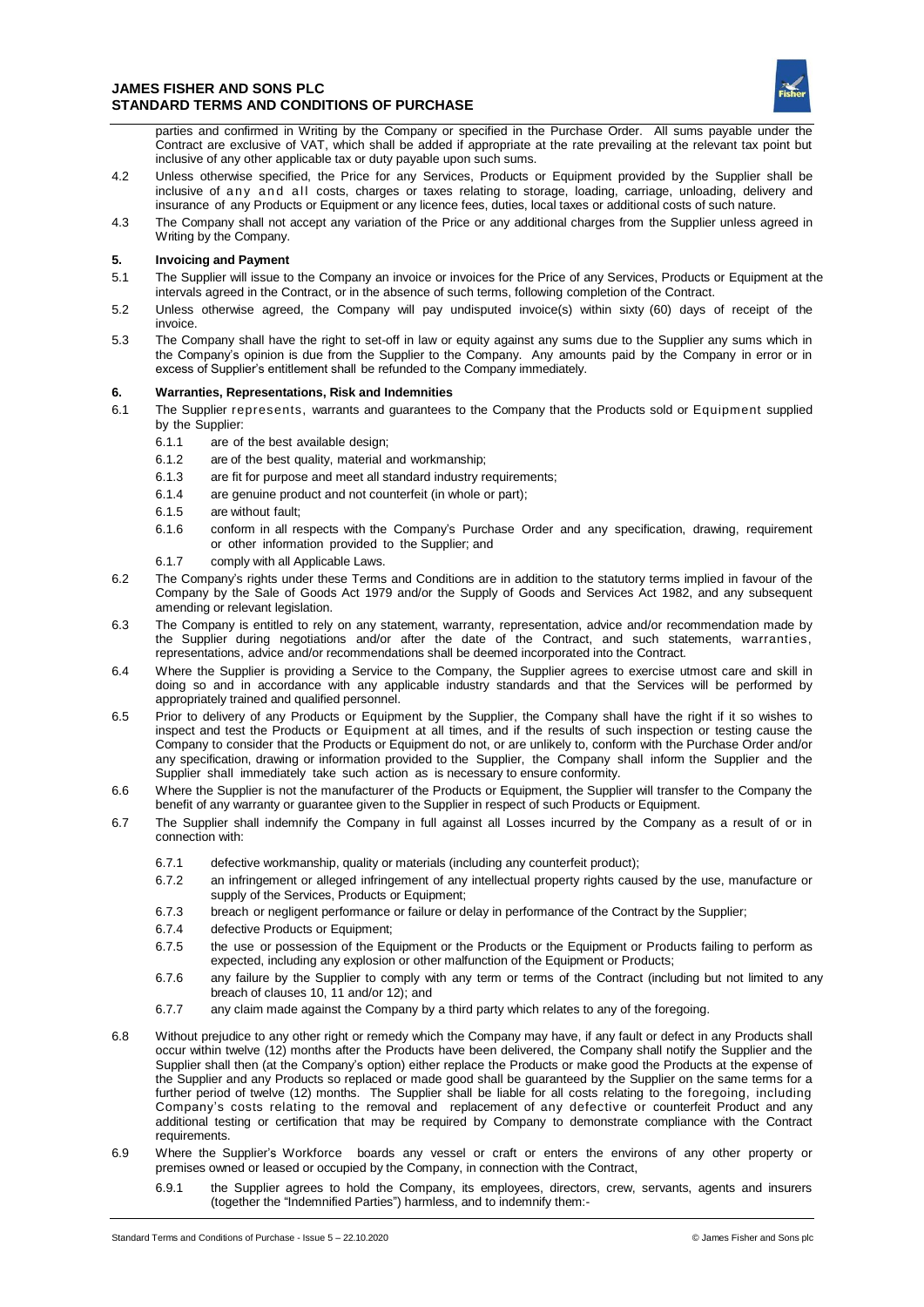

- 6.9.1.1 for any Losses of whatsoever nature that they may sustain and/or incur as a result of any act or omission by the Supplier's Workforce, and
- 6.9.1.2 in respect of their liability for any Claims of whatsoever nature which may be made against them by the Supplier's Workforce, their heirs or assigns, and
- 6.9.1.3 in respect of their liability for any Claims of whatsoever nature which may be made against them by any third party arising out of any default, act or omission by the Supplier's Workforce, and
- 6.9.1.4 in respect of any and all Losses incurred by them arising from any injury to or illness of the Supplier's Workforce.
- 6.9.2 the Supplier also:
	- 6.9.2.1 undertakes and guarantees that all its liabilities, of whatsoever nature arising out of this clause 6.9 will be insured by the Supplier with an insurance company or facility acceptable to the Company, and further that the insurance company or facility concerned will waive its rights of subrogation against the Indemnified Parties, and
	- 6.9.2.2 agrees, in the event of any proceedings, action, arbitration and/or claim being commenced against the Indemnified Parties in respect of any and all of the matters referred above, provide the Indemnified Parties from time to time on demand with sufficient funds to defend any such proceedings.

# **7. Company's Property**

- 7.1 All Company Property shall be dealt with strictly in accordance with Company's instructions and shall at all times remain the exclusive property of the Company and shall be held by the Supplier in safe custody and maintained and kept in good order and condition by the Supplier until returned to the Company. Where possible all Company Property shall be stored separately and clearly marked or identifiable as the property of the Company. The Supplier shall be responsible for maintaining insurance to cover any Company Property in its possession and shall be fully responsible for any loss or damage to Company Property whilst in the Supplier's care, custody and control.
- 7.2 On expiry or termination of the Contract (for whatever reason), or as may be requested by the Company at any time, the Supplier shall promptly return to the Company (or dispose of in accordance with the Company's instructions) all Company Property (including any copies thereof) in its possession and shall certify to the Customer when the same has been completed.

### **8. Confidentiality, Intellectual Property and Non-solicitation**

- 8.1 All Company Property and all techniques, processes, inventions, trade secrets, equipment, drawings, designs, specifications, documents, proposals and information concerning the Services, Products or Equipment or relating to the Company's business of which the Supplier and its Workforce shall obtain knowledge or information (except to the extent that they are within or fall into the public domain other than by breach of the Contract) shall remain both during and after the completion of the business conducted under the Contract the absolute and exclusive property of the Company and the Supplier shall keep confidential and retain the same with the utmost secrecy and shall use its utmost endeavours to ensure that all its Workforce shall abide by the terms of this provision as though it were binding upon each of them and the Supplier shall not, and shall procure that each member of its Workforce shall not, copy, publish, create derivative works, disclose or permit to be disclosed to any third party or otherwise use the same other than as expressly agreed with the Company and to the extent required for the purpose of the provision of the Products, Equipment and/or Services, nor shall it cause or permit anything which may damage or endanger the IPR of the Company or allow or assist others to do so.
- 8.2 All IPR relating to any and all documents, works, software, data, datasets and all other material in whatever form including hard copy and electronic form produced or recorded by the Supplier or its Workforce in the provision of Products, Equipment and/or Services are hereby assigned to the Company and shall be the absolute property of the Company to do with as the Company deems appropriate. The Supplier shall, if so required by the Company, and in any event on the termination of the Contract, surrender to the Company all original and copy documents, working papers, digital files, and all other property containing IPR and/or belonging to the Company which is in the Supplier's or its Workforce's custody, power or control and shall deliver, and (if requested by the Company) shall procure that each relevant member of its Workforce delivers an assignation, undertaking and waiver (in a form approved by the Company) to assign all IPR relating to any and all documents, works, software or data and all other material in whatever form including hard copy and electronic form produced or recorded by the Supplier or its Workforce (as the case may be) in the provision of the Products, Equipment and/or Services and to waive all rights in relation thereto.
- 8.3 The Supplier shall grant or procure the grant of an appropriate licence or sub-licence to the Company at no extra cost, of any third party IPR that is or may be incorporated or utilised in any work done by the Supplier for the Company under the Contract to enable the Company to make full use of any Products, Equipment or Services provided to the Company under the Contract (including enabling the Company to repair, update and maintain the Products or Equipment, and to sell or supply the Products or any part of the Products to the Company's customers).
- 8.4 Supplier hereby agrees and undertakes promptly at the request of the Company, but at its own cost, to do all such acts or deeds and execute all such documents as may be required by the Company to give effect to the provisions and intentions of this clause 8.
- 8.5 The Supplier hereby agrees that, during the term of the Contract and for a period of twelve (12) months after expiry or termination howsoever caused, he will not solicit the Company's staff who are known by the Supplier or by any member of Supplier's Workforce to have been employed or engaged in the performance of the Contract. For the purposes of this clause, 'solicit' means a direct or indirect attempt to induce such person to take an engagement with such party as an employee, director, sub-contractor or independent contractor provided that this clause shall not apply to any engagement as a result of a general advertisement or recruitment campaign.

#### **9. Rejection and Termination**

9.1 Without prejudice to any other right or remedy which the Company may have, if any Services, Products or Equipment are not supplied in accordance with the Contract, or the Supplier fails to comply with any terms of the Contract, the Company may avail itself of any one or more of the following remedies at its discretion, whether or not part of the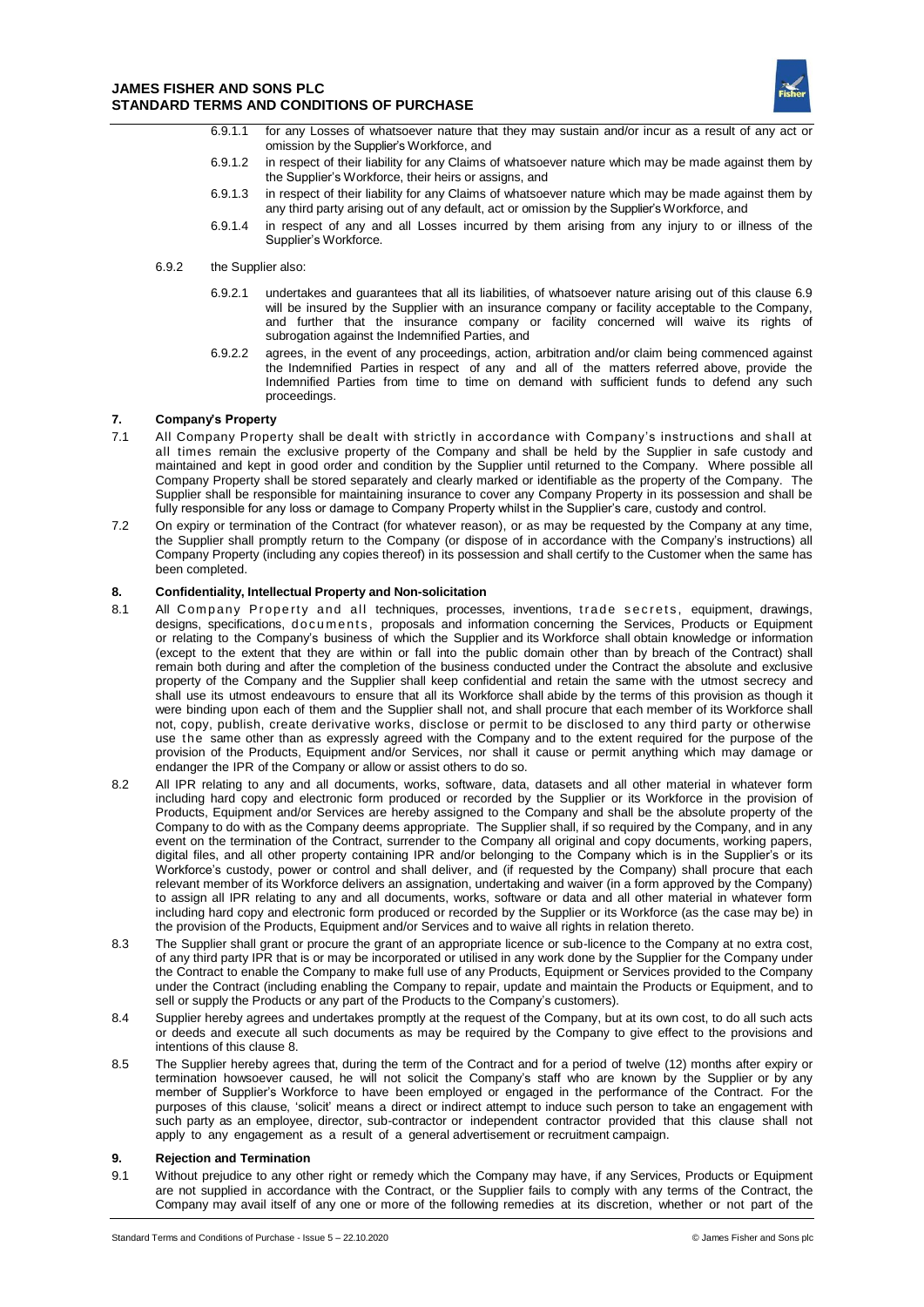### **JAMES FISHER AND SONS PLC STANDARD TERMS AND CONDITIONS OF PURCHASE**



Services, Products or Equipment have been accepted by the Company:

- 9.1.1 to terminate the Contract (in whole or in part) by notice in Writing, without any liability on the part of the Company;
- 9.1.2 to reject any Products or Equipment (in whole or in part) and return them to the Supplier at the risk and cost of the Supplier and require a full refund for the Products or Equipment so returned, to be paid by the Supplier; or
- 9.1.3 to refuse to accept deliveries of any further Products or Equipment and without any liability on the part of the Company.
- 9.2 The Company shall further be entitled to terminate the Contract forthwith by notice in Writing to the Supplier if:
	- 9.2.1 the Supplier makes any voluntary arrangement with its creditors or (being an individual or firm) becomes bankrupt or (being a company) becomes subject to an administration order or goes into liquidation (otherwise than for the purposes of solvent amalgamation or reconstruction); or
	- 9.2.2 an encumbrancer takes possession, or a receiver is appointed, of any of the property or assets of the Supplier; or
	- 9.2.3 the Supplier ceases or threatens to cease to carry on business;
	- 9.2.4 where the Supplier is resident in a jurisdiction other than England and Wales, an event similar to any of those specified in the above sub-clauses occurs to or in relation to the Supplier; or
	- 9.2.5 the Supplier undergoes a change of Control.
- 9.3 In the event of termination by the Company pursuant to clause 9.2 above then, without prejudice to any other right or remedy available to the Company, the Company shall be under no further obligations under the Contract and any sums already paid by the Company to the Supplier but not earned shall become repayable immediately notwithstanding any previous agreement or arrangement to the contrary and the Company shall be entitled to charge interest at the per annum rate of 2% above the base bank rate from time to time of HSBC Bank PLC from the time of such cancellation or suspension on any sums owed by the Supplier to the Company until the Company receives payment in full.
- 9.4 Notwithstanding the foregoing, the Company may terminate the Contract for convenience at any time with immediate effect by notice in writing to the Supplier. Upon such notification from the Company, the Supplier shall cease all work and use all reasonable efforts to effect cancellation of any commitments or orders placed by it in connection with the Contract. Subject to the Supplier using all reasonable endeavours to minimise and mitigate any costs incurred and, where requested by the Company, reuse any materials or work performed, the Company will pay the Supplier for any reasonably justified direct out of pocket costs and expenses (relating to materials used and work executed in accordance with the Company's instructions prior to the notice of termination) provided that the Supplier: (i) notifies the Company within five (5) working days of the Company's notice of termination the amount to which it claims it is entitled in accordance with the foregoing; (ii) makes available to the Company all materials and work for which it is seeking payment; and (iii) shall provide such written evidence to substantiate any claim for costs incurred as the Company may reasonably request. The amount payable to the Supplier (if any) will be agreed between the Parties and any payment due to the Supplier shall be paid to the Supplier in accordance with the payment terms set out in the Contract In no circumstances shall these costs exceed the Contract price.

### **10. Compliance with Applicable Laws**

- 10.1 The Supplier shall at all times relating to performance of the Contract comply with all Applicable Laws and the Mandatory Policies. In addition to the generality of the foregoing, the Supplier shall also comply the requirements of this clause 10, as set out below.
- 10.2 **Anti-Bribery and Corruption**. The Supplier shall:
	- 10.2.1 comply, and shall procure that each of its suppliers and subcontractors, and the members of its and their Workforces shall comply, with all applicable laws, statutes, regulations, and codes relating to anti-bribery and anti-corruption including the Bribery Act 2010;
	- 10.2.2 not engage in any activity, practice or conduct which would constitute an offence under sections 1, 2 or 6 of the Bribery Act 2010 if such activity, practice or conduct had been carried out in the UK;
	- 10.2.3 have and shall maintain in place throughout the term of the Contract its own policies and procedures, including adequate procedures under the Bribery Act 2010, to ensure its compliance with clauses 10.2.1 and 10.2.2 and will enforce them where appropriate;
	- 10.2.4 promptly report to the Company any request or demand for any undue financial or other advantage of any kind received by the Supplier in connection with the performance of the Contract;
	- 10.2.5 immediately notify the Company in writing if a foreign public official becomes an officer or employee of the Supplier or acquires a direct or indirect interest in the Supplier (and the Supplier warrants that it has no foreign public officials as officers, employees or direct or indirect owners at the date of the Contract); and
	- 10.2.6 ensure that any person associated with the Supplier who is providing Products or Services, or hiring Equipment in connection with the Contract does so only on the basis of a written contract which imposes on and secures from such person terms equivalent to those imposed on the Supplier in this sub-clause 10.2.
- 10.3 **Modern Slavery**. The Supplier shall:
	- 10.3.1 comply, and shall procure that each of its suppliers and subcontractors, and the members of its and their Workforces, shall comply with all applicable laws, statutes, regulations and codes relating to slavery, servitude, forced or compulsory labour and human trafficking including the Modern Slavery Act 2015;
	- 10.3.2 undertake not to purchase any resource, materials or products from producers, suppliers or manufacturers using forced or compulsory labour in its operations or practices;
	- 10.3.3 have and shall maintain in place throughout the term of the Contract its own policies and procedures to ensure its compliance with clauses 10.3.1 and 10.3.2 and will enforce them where appropriate;
	- 10.3.4 immediately notify the Company in writing if it becomes aware of any breach or alleged breach of this clause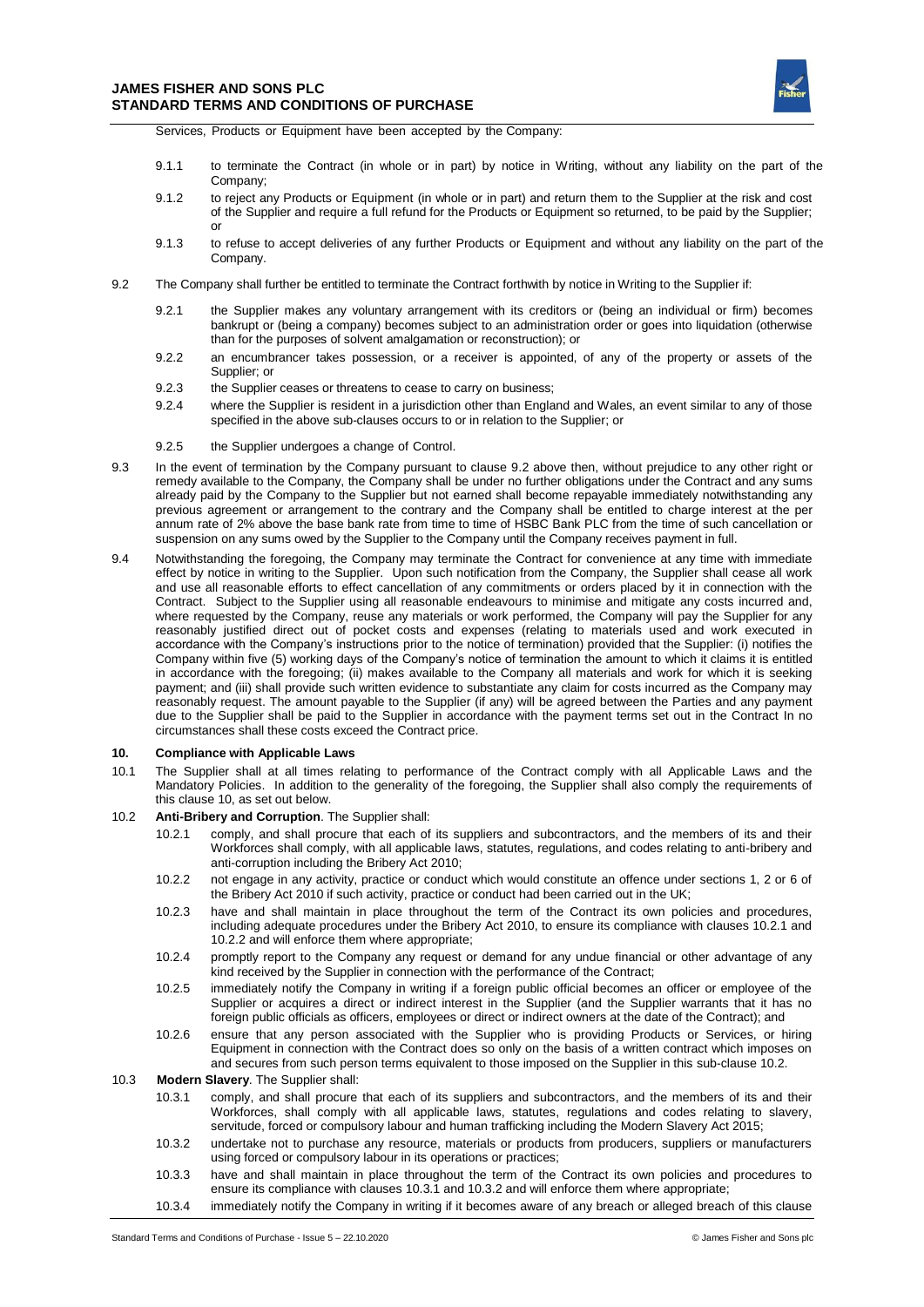

within its supply chain (and the Supplier warrants that has not been convicted of any offence involving slavery and human trafficking and, having made reasonable enquiries, to the best of its knowledge none of its suppliers or subcontractors or its or their Workforce or direct or indirect owners at the date of the Contract have been or are the subject or any investigation, enquiry or enforcement proceedings by any governmental, administrative or regulatory body regarding an offence or alleged offence of or in connection with slavery and human trafficking); and

10.3.5 ensure that any person associated with the Supplier who is providing Products or Services, or hiring Equipment in connection with the Contract does so only on the basis of a written contract which imposes on and secures from such person terms equivalent to those imposed on the Supplier in this sub-clause 10.3.

### 10.4 **Tax Evasion**. The Supplier shall:

- 10.4.1 comply, and shall procure that each of its suppliers and subcontractors, and the members of its and their Workforces, shall comply with all applicable laws, statutes, regulations and codes relating to tax evasion including the Criminal Finances Act 2017;
- 10.4.2 undertake not to engage in any activity, practice or conduct which would constitute either: (i) a UK tax evasion facilitation offence under section 45(5) of the Criminal Finances Act 2017; or (ii) a foreign tax evasion facilitation offence under section 46(6) of the Criminal Finances Act 2017;
- 10.4.3 have and shall maintain in place throughout the term of the Contract its own policies and procedures to ensure its compliance with clauses 10.4.1 and 10.4.2 and will enforce them where appropriate;
- 10.4.4 immediately notify the Customer in writing if it becomes aware of any request or demand from a third party to facilitate the evasion of tax within the meaning of Part 3 of the Criminal Finances Act 2017, in connection with the Contract; and
- 10.4.5 ensure that any person associated with the Supplier who is providing Products or Services, or hiring Equipment in connection with the Contract does so only on the basis of a written contract which imposes on and secures from such person terms equivalent to those imposed on the Supplier in this sub-clause 10.4.

### **11. Quality Assurance**

- 11.1 Supplier shall ensure that at all times it has and maintains all the licences, permissions, authorisations, consents and permits that it needs to carry out its obligations under the Contract in respect of the Products, Equipment and/or Services and will provide evidence of the same to the Company upon written request by the Company.
- 11.2 Supplier shall supply free of charge to the Company any applicable conformity certificates or other quality control or regulatory documents including on request test certificates/reports as required by any Applicable Law, as set out in the Contract and any further documents and assistance in relation to the same as the Company reasonably requires. The Supplier shall retain all supporting documentation in accordance with the requirements of Applicable Laws.
- 11.3 Supplier shall supply free of charge to the Company any applicable service bulletin, notice or maintenance instruction applicable to the safe use, installation or safety of the Products or Equipment, including any such bulletin, instruction or notice required by Applicable Laws and shall ensure the Company is in possession of the latest issue of such information at all times.
- 11.4 Specifications for materials referred to in the Contract are deemed to refer to the latest issues of specifications, drawings and other technical documents. It is the responsibility of the Supplier to ensure that the Products and Equipment supplied are in conformity with the latest documents issued.
- 11.5 All Product with a restricted shelf life shall have a minimum of 75% of its shelf life remaining at the delivery to the Company unless the Company expressly approves otherwise in writing. Upon delivery of the Product, Supplier will, provide a copy of the certification from the original manufacturer, with written proof of the date of manufacture and shelf life or expiry date.
- 11.6 Should the Supplier become aware of or suspect that it has supplied Product and/or Equipment that does not comply with any quality requirements as required under the Contract (including but not limited to those set out in clause 6.1 above), the Supplier shall as soon as practicable notify the Company in writing. The Supplier shall provide documentation that authenticates the affected Products and/or Equipment and, where applicable, provide traceability of the sourcing route. Notwithstanding any other remedy available to the Company, the Supplier shall support the Company in any investigation of any suspected defective or counterfeit Product and/or Equipment and provide all assistance that the Company may reasonably request.
- 11.7 The Supplier shall promptly keep the Company informed of any matter of which it is or reasonably should, as supplier of the Products or Equipment, be aware relating to the storage, transportation, handling, assembly or use of the Products or Equipment by the Company (including legislation or advice from responsible or professional or legal bodies in respect of raw materials used in the manufacture of the Products) and the actions it has taken or proposes to take and those that the Company should take in relation to such matters.

#### **12. Export Controls and Sanctions**

- 12.1 Supplier shall comply with all Export Controls and Sanctions Laws and shall not do anything, which would cause the Company to be in breach of any Export Controls and Sanctions Laws.
- 12.2 Supplier shall notify Company in writing at the time the Contract is formed, as well as when any changes occur or subsequent information is received by the Supplier, where the Products or Equipment (or any part thereof) are subject to Export Controls and Sanctions Laws or require a licence or any other authorisation in order to import or export pursuant to Export Controls and Sanctions Laws.
- 12.3 The Supplier represents and warrants that it will:<br>12.3.1 provide all information about the
	- provide all information about the Products and/or Equipment, including, where relevant, information regarding constituent parts thereof that may be necessary for the Company's compliance with all Export Controls and Sanctions Laws;
	- 12.3.2 notify the Company immediately in writing of any change to the export control information provided to the Company by the Supplier;
	- 12.3.3 supply the Company with copies of any licenses, agreements or other authorisations relating to the Products and/or Equipment immediately on demand by the Company;
	- 12.3.4 immediately notify the Company if the Supplier becomes identified either individually or collectively on any list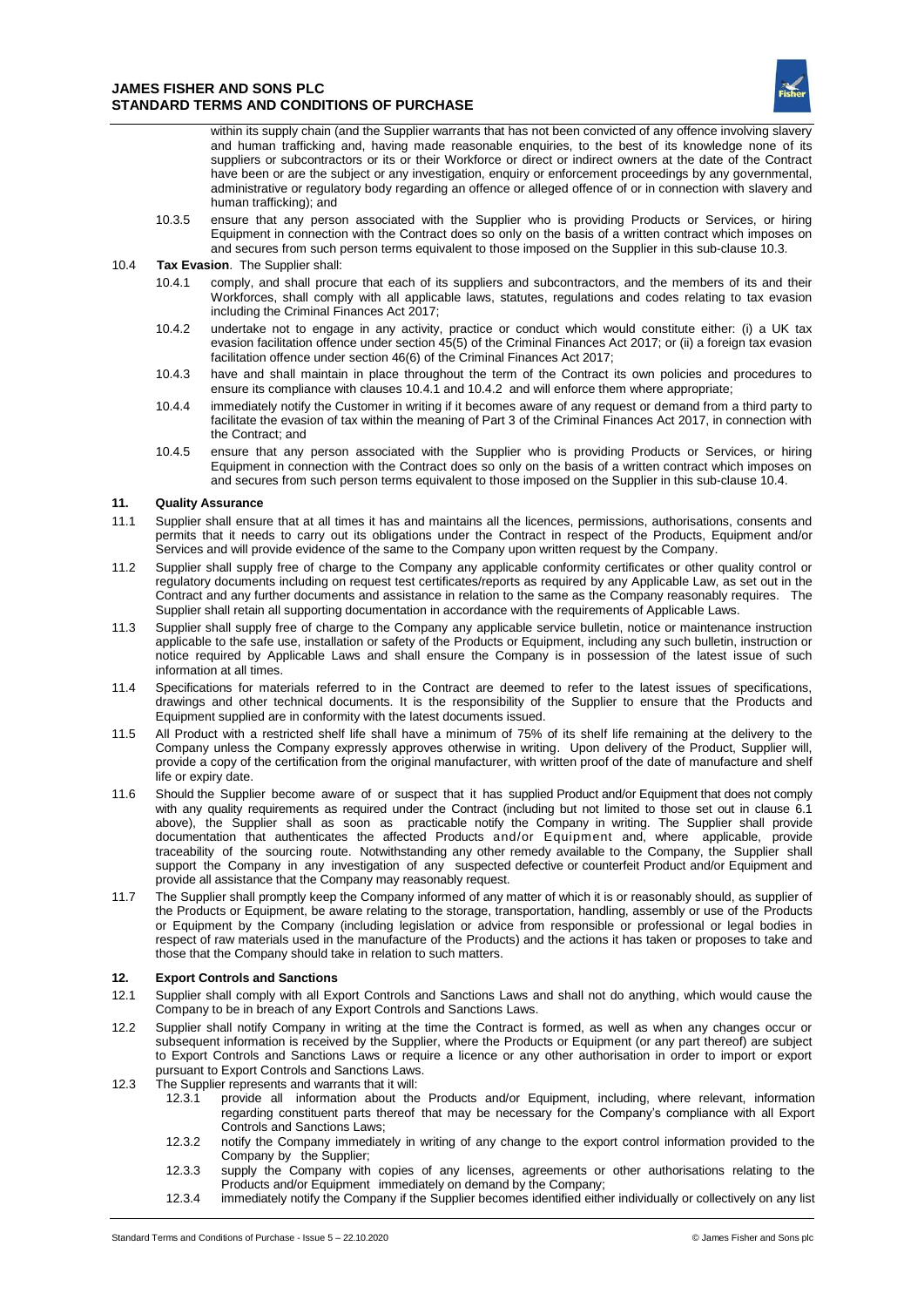

of denied, debarred, embargoed, blocked, prohibited, specially designated, sanctioned or otherwise ineligible parties maintained by any government or international organisation or if the Supplier's export privileges, licenses, agreements or other authorisations are otherwise denied, suspended or revoked in whole or in part by any government entity or agency.

12.4 The Company shall not be obliged to perform any obligation under the Contract and shall have the right to terminate the Contract, without being liable for any damages or costs of any kind, if, in the Company's sole discretion, it determines that such performance in full or part may be in violation of any Export Controls and Sanctions Laws.

# **13. Data Protection**

- 13.1 The Parties acknowledge that it is not intended that any Personal Data shall be processed under the Contract, or in the provision of the Products, Services or hire of Equipment. Nonetheless, each Party shall, at its own expense, ensure that it complies with and ensure that it reasonably assists the other Party to comply with the requirements of Data Protection Laws where relevant and applicable.
- 13.2 The Parties shall notify each other immediately if it considers that any requirements of the Data Protection Laws have been infringed in relation to the Contract.
- 13.3 Should it be required that Personal Data is processed under the Contract or in the provision of the Products, Services or hire of Equipment, the Parties shall enter into a separate data processing agreement detailing the Parties' respective obligations in accordance with the requirements of the Data Protection Laws.
- 13.4 For the purposes of this clause, "processed" and "Personal Data" shall have the meanings as per Data Protection Laws.

### **14. Insurance**

- 14.1 The Supplier shall, at its own cost, effect and keep in place with reputable insurers such insurance policies as are appropriate and adequate having regard to its obligations and liabilities under the Contract including, as a minimum and unless expressly set out otherwise in the Purchase Order:
	- 14.1.1 employer's liability insurance (or local equivalent) as required by Applicable Laws;<br>14.1.2 public liability insurance with a minimum cover of £5.000.000 per claim:
	- 14.1.2 public liability insurance with a minimum cover of £5,000,000 per claim;<br>14.1.3 products liability insurance with a minimum cover of £5,000,000 per cla
	- 14.1.3 products liability insurance with a minimum cover of £5,000,000 per claim; and 14.1.4 professional indemnity insurance with a minimum cover of £2,000,000 per cl
	- professional indemnity insurance with a minimum cover of £2,000,000 per claim (for Services which include design, advice and/or consultancy services).
- 14.2 The Supplier shall on the written request of the Company from time to time provide the Company with reasonable details of the insurance maintained in force in accordance with this clause 14, and, on the renewal of each policy, the Supplier shall send a copy of the premium receipt to the Company when requested to do so in writing by the Company.
- 14.3 The Supplier shall do nothing to invalidate any of the policies maintained in force in accordance with this clause 14.
- 14.4 To the extent applicable, the Supplier shall ensure that its insurance policies contain standard waiver of subrogation and indemnity to principal protection to the extent of the liabilities assumed by the Supplier under the Contract.

#### **15. Force Majeure**

- 15.1 The Company shall not be liable to the Supplier or be deemed to be in breach of the Contract by reason of any delay in performing, or any failure to perform, any of the Company's obligations due to any cause beyond the Company's reasonable control including:
	- 15.1.1 act of God, storm, flood, tempest or other weather conditions, explosion, fire or accident;
	- 15.1.2 war or threat of war, civil war, hostilities, sabotage, insurrection, riot or civil disturbance, or requisition;
	- 15.1.3 Governmental or local authority acts, restrictions, regulations, bye-laws, prohibitions or measures of any kind;
	- 15.1.4 import or export regulations or embargoes;
	- 15.1.5 strikes, lock-outs or other industrial actions or trade disputes whether involving employees of the Company or of a third party;
	- 15.1.6 failure or breakdown in equipment or machinery from power failure or other external causes;
	- 15.1.7 pandemics and epidemics.

#### **16. Notices**

16.1 Any notice required to be given by either Party under the Contract shall be delivered or sent by pre-paid first class recorded delivery letter addressed to the registered office of the party to be served or to such other place as may be designated by the other Party for the purpose of service and shall be deemed to have been served in the case of a notice delivered by hand, when delivered, in the case of a letter, forty-eight (48) hours after the time of posting.

# **17. Record Keeping and Audit**

- 17.1 The Supplier shall maintain complete and accurate records of all work performed under the Contract and in relation to the supply of the Products, Equipment and/or the provision of the Services.
- 17.2 The Supplier shall permit the Company and nominated third parties to access the facilities from which the Supplier provides the Products, Equipment and/or Services on written notice as may be reasonably required in order to:
	- 17.2.1 Fulfil any request by any regulator and/or ensure compliance with any legal or regulatory requirement to applicable to the Company;
	- 17.2.2 identify suspected fraud or bribes;
	- 17.2.3 verify that the Products, Equipment and/or Services have been or are being supplied in accordance with the Contract.

#### **18. General**

- 18.1 Assignment and other dealings. The Supplier shall not assign, transfer or sub-contract the Contract or any benefit, interest, right or obligation under the Contract, without the prior agreement of the Company in Writing.
- 18.2 Liens. The Supplier shall not exercise any right of lien, general or otherwise and howsoever arising, over any Products